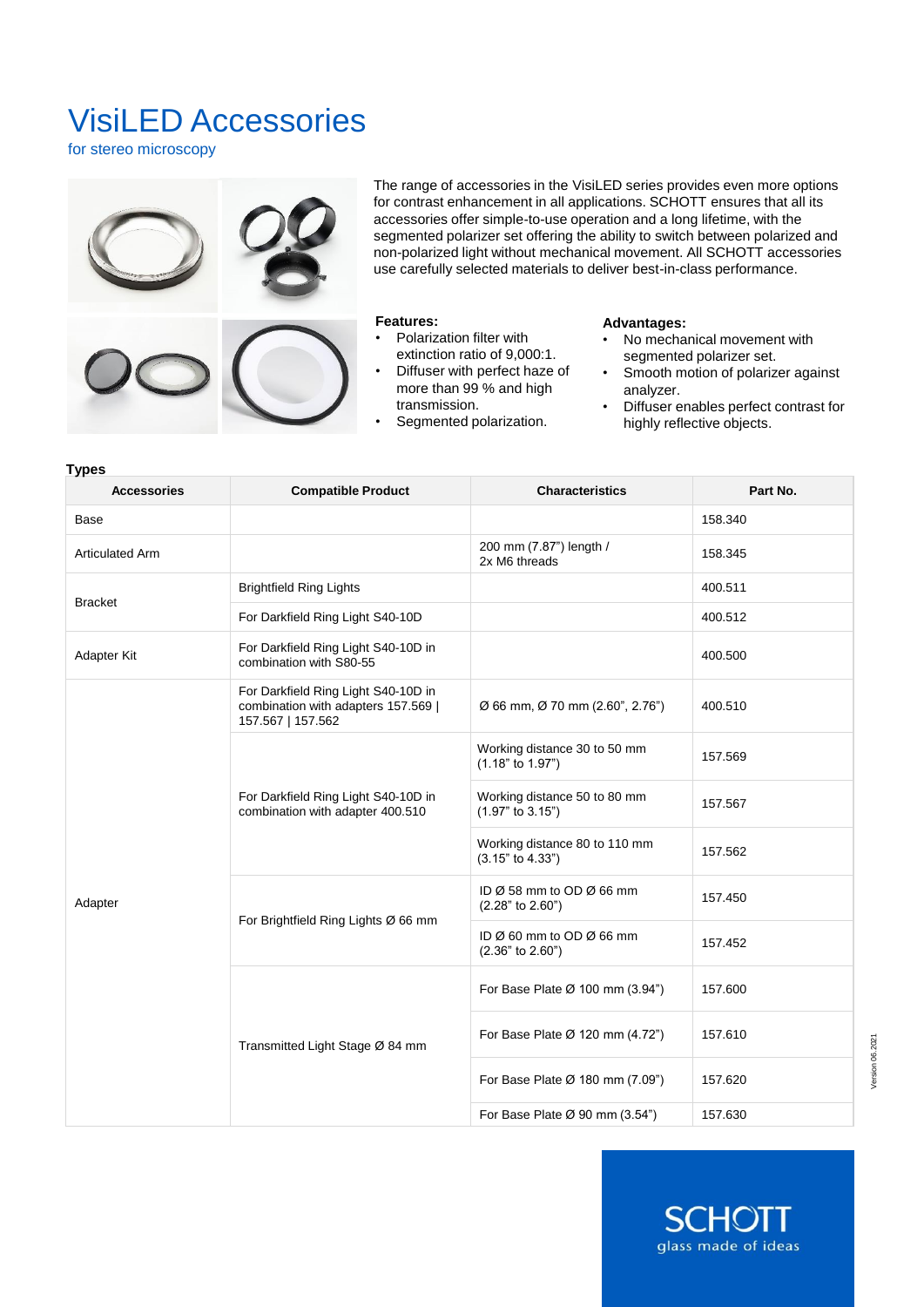# VisiLED Accessories

for stereo microscopy

| <b>Accessories</b>                       | <b>Compatible Product</b> | <b>Characteristics</b>                                              | Part No. |
|------------------------------------------|---------------------------|---------------------------------------------------------------------|----------|
| Polarizer set                            | S80-55                    | Polarizer M110 x 1 Analyzer<br>for 66 mm lens                       | 400.550  |
|                                          | S80-65N                   | Polarizer M130 x 1 Analyzer<br>for 80 mm lens                       | 400.665  |
|                                          | S40-75                    | Polarizer M90 x 1 Analyzer<br>for 66 mm lens                        | 400.575  |
| Segmented Polarizer Set                  | S80-55                    | 4 segments with polarization and<br>4 segments without polarization | 400.555  |
| Polarizing filter<br>attachment          | TLS-BF                    | Ø 84 mm (3.31")                                                     | 158.500  |
| Analyzer                                 | TLS-BF                    | M 49 x 0.75                                                         | 158.505  |
|                                          |                           | M 52 x 1                                                            | 158.510  |
| Focus optics ring for<br>darkfield       | Slim Ring Light (400.150) | Free working distance<br>$5 - 20$ mm $(0.20" - 0.79")$              | 400.810  |
|                                          | S80-55                    | M 110 x 1                                                           | 400.570  |
| <b>Diffusor</b>                          | S40-75                    | M 90 x 1                                                            | 400.580  |
| Protection window                        | S80-55<br>S80-25          | M 110 x 1                                                           | 400.560  |
| Footswitch                               | MC 1500                   | momentary                                                           | 400.020  |
| RS-232 USB 1.1<br><b>Converter Cable</b> | MC 1500                   | 1.5 <sub>m</sub><br>(59 <sup>°</sup> )                              | 400.030  |
| Power supply                             | MC 1100<br>MC 1500        | 21V DC                                                              | 400.050  |
| Power cord 1.8 m                         | Power supply              | EU Plug: IEC-C13 to CEE 7/7                                         | 400.051  |
|                                          |                           | US Plug: IEC-C13 to NEMA 5-15                                       | 400.052  |
|                                          |                           | UK Plug: IEC-C13 to BS 1363                                         | 400.053  |
|                                          |                           | Swiss Plug: IEC-C13 to SEV1011                                      | 400.054  |

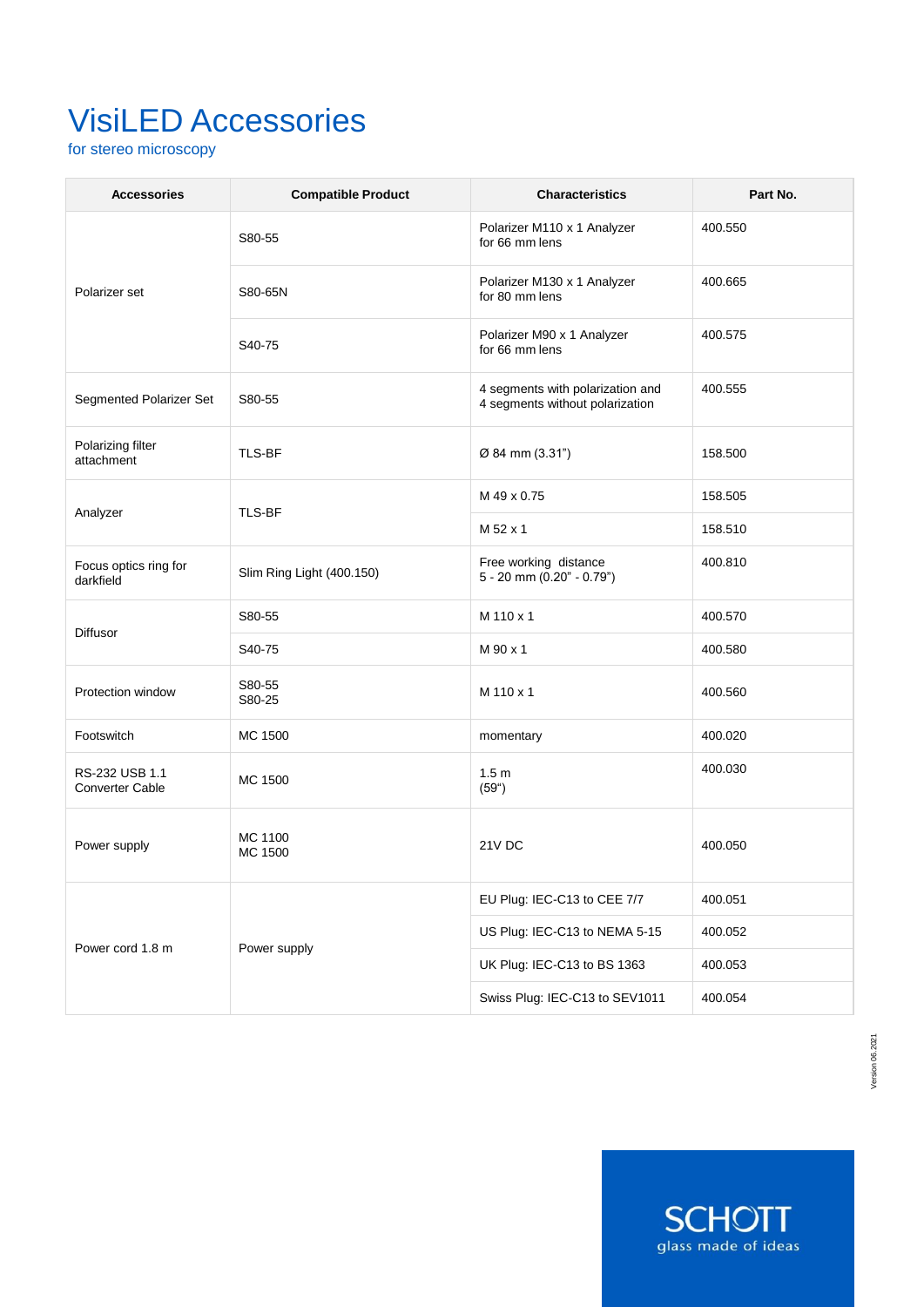# Dimensions



P/N: 158.340 P/N: 158.345



**Base Base Bracket for Brightfield Articulated arm Bracket for Brightfield Ring Light**



P/N: 400.511

**Bracket for Darkfield Ring Light**



P/N: 400.512

**Adapter for Darkfield Ring Lights**



P/N: 157.569 | 157.567 | 157.562

**DF-Adapter**



**Adapter for Brightfield**

P/N: 157.450 | 157.452

P/N: 400.510

**Ring Lights**

**Adapter Kit**



P/N: 400.500

**Adapter for Transmitted Light Stage**



P/N: 157.600 | 157.610 | 157.620 | 157.630

Pictures are provided for illustration purposes only, and may not provide an accurate reflection of the actual product.